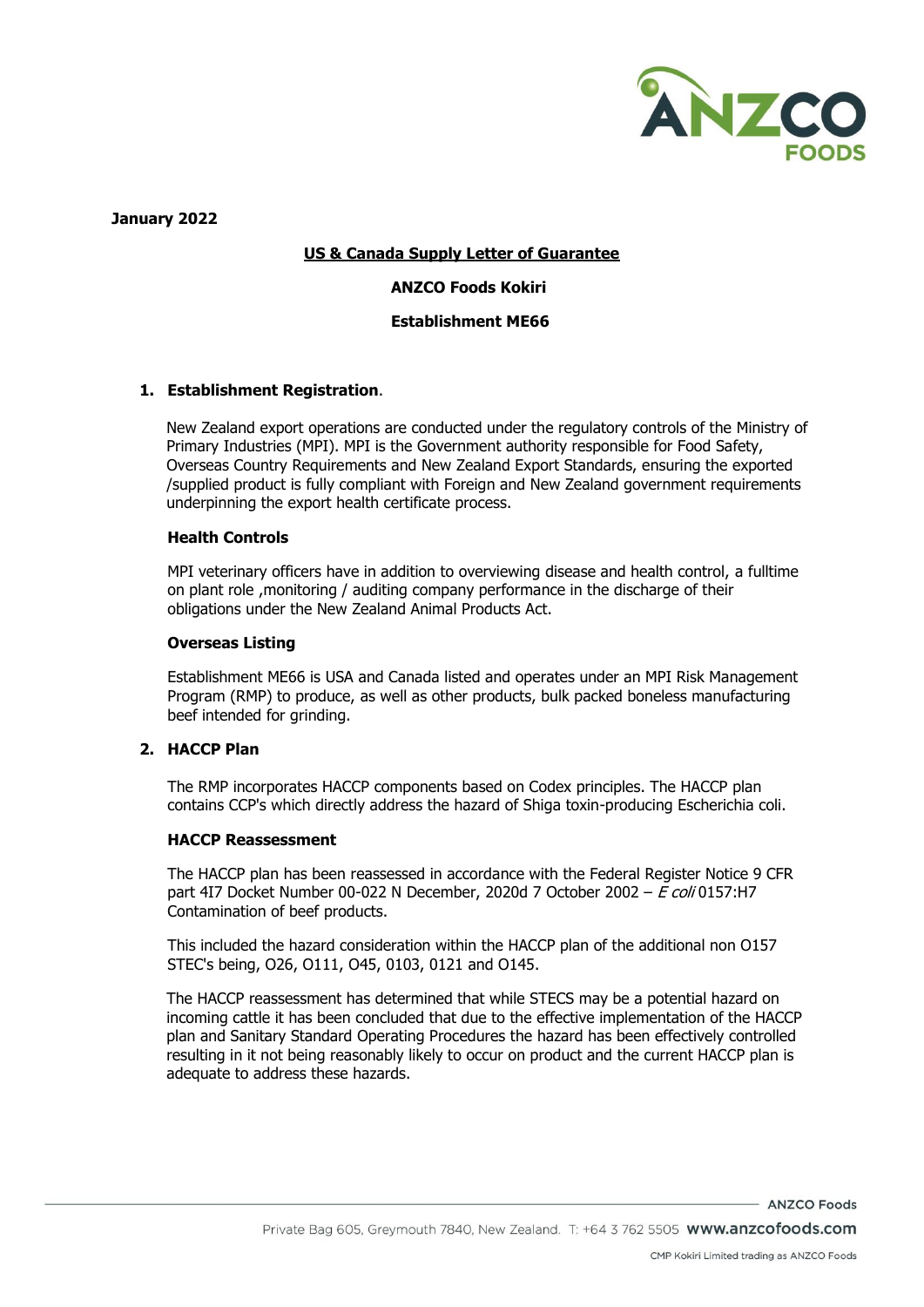

The HACCP Plan has determined  $F$  coli 0157:H7 in boneless trim is:

Likely to occur □

OR

Not likely to occur **☑** 

The reassessed HACCP Plan reviewed all steps in the process including the following interventions:

- $\triangleright$  Ante mortem on all livestock pre-slaughter by competent government officials
- ➢ Identification and management of ill or injured livestock
- $\triangleright$  Non-ambulatory livestock are segregated and humanely slaughtered as prohibited for export to the United States or Canada
- $\triangleright$  Cattle assessed for cleanliness for slaughter
- ➢ Highly trained operators
- $\triangleright$  After stunning -sealing of weasand by application of a clip/plug to prevent spillage
- $\geq$  Sealing of the bung via bagging to control cross contamination
- $\triangleright$  Line speeds appropriate to providing adequate time for hygiene inspections and dressing of the carcase
- ➢ Sanitising hands and equipment between carcases for high risk activities
- ➢ Knife sterilisation between carcases
- $\triangleright$  All carcases are subjected to a final inspection and hygiene trim
- $\geq$  Zero tolerance is in place for faecal contamination
- ➢ Chilling and freezing regimes to control microbial growth
- ➢ Product hygiene is monitored daily
- ➢ Documented Corrective and Preventative actions are in place and followed
- $\triangleright$  Microbial testing of contact surfaces and product

# **3. Verification E coli O157:H7**

#### **Sampling**

To verify the ongoing effectiveness of these interventions Establishment ME66 conducts sampling and testing of Beef Trimmings for *E coli* O157:H7 as per the approved FSIS monitoring programme.

Twelve cartons (27.2kg) of beef are randomly selected each day from each FSIS premise. A composite N60 sample is collected from multiple locations within the selected cartons, and composited (375g) for analysis.

In the past 12 months Establishment ME66 has collected 14,580 samples with 1 detection for Top 7 STEC.

#### **Hold and Release**

All product is subject to a 'Test, Hold and Release' sampling procedure. Only product that has complied with the HACCP requirements and returned negative test results for *E coli* O157:H7 are released for shipment.

- ANZCO Foods